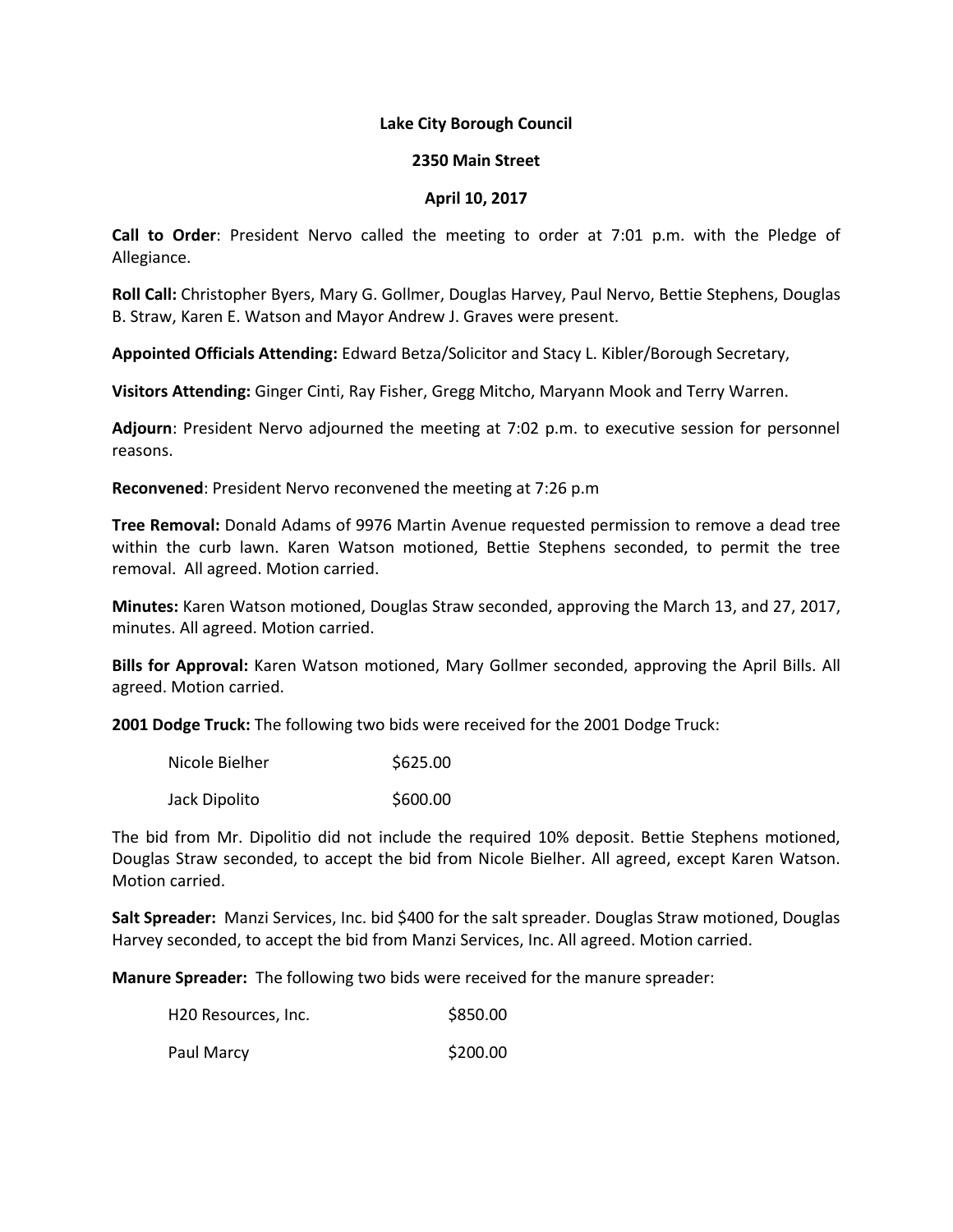Douglas Straw motioned, Mary Gollmer seconded, to accept the bid from H20 Resources, Inc. All agreed. Motion carried.

**Floodplain Ordinance:** Karen Watson motioned, Mary Gollmer seconded, to accept the Floodplain Ordinance. Motion carried, after all agreed.

**Streets Paving Project:** The 2017 paving project will include the following streets:

#### **Option 1**

Elk/Elm/Lake Street Intersection,

Lake Street from Seeley Street to Borough Line, and

Martin Avenue from Rice Avenue to Maple Avenue.

#### **Option 2**

Sampson Avenue from 9966 to Maple Avenue, and

Hall Avenue from Cherry Street to Maple Avenue.

Douglas Straw motioned, Chris Byers seconded, to advertise the paving project. Motion carried after all agreed.

**Employee Handbook:** The following were changes made to the Employee Handbook on March 27, 2017:

Employees shall not accrue eligibility for any benefits, rights, or privileges beyond retirement or the last day worked.

Compensate all employees based on merit.

Review wages on Anniversary Date with merit pay. Review employee benefits and working conditions regularly with the objective of being competitive in those areas consistent with sound business practices.

Provide eligible employees with health and welfare benefits. Employee health care contributions will be determined yearly by Council.

Assure employees, after talking with their supervisor, an opportunity to discuss any issue or problem with the Borough Secretary and then the appropriate committee chairman.

Derogatory remarks about employees, residents or council is not acceptable.

Resign, verbally, at a Borough Council Meeting.

A criminal and driving record history will also be obtained.

The Borough will conduct a pre-employment criminal check.

Driver License and Driving Record – Updated yearly with the Borough Office.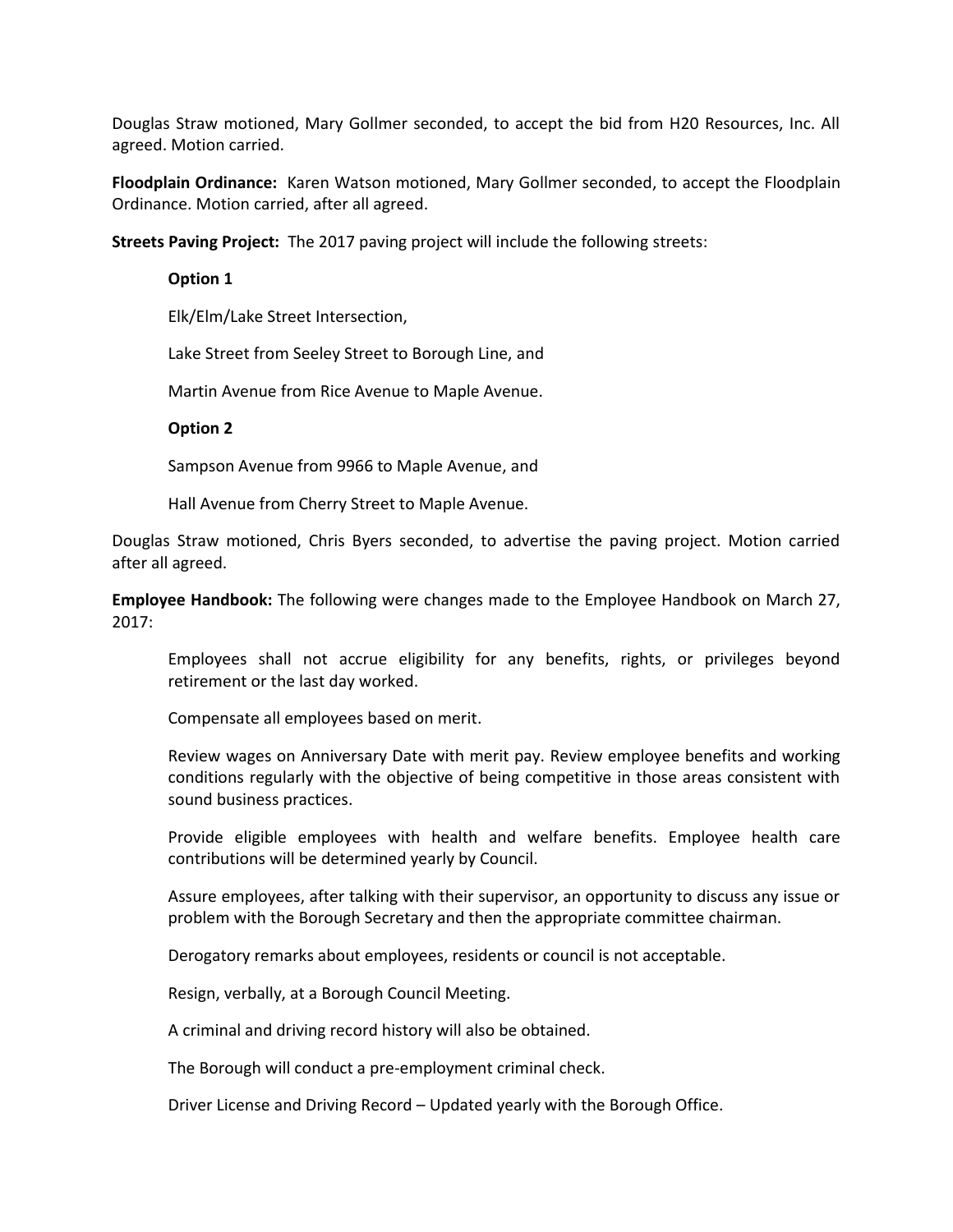The Borough will test employees, after a workplace accident, and after employee's return from leave of absence. The Borough may test employees after damage occurs to borough or taxpayers property. Snow plowing damage may be exempt unless determine to be negligent. The refusal to submit to a test will be treated as a positive test.

Engaging in criminal conduct or acts of violence, or making threats of violence toward anyone on Borough's premises or within borough limits; fighting, or provoking a fight on Borough property.

Threatening, intimidating or coercing fellow employees, council members or borough residents, on or off the premises, at any time, for any purpose.

Absolutely no borough equipment shall be used for personal use at any time.

Leaving work before the end of a workday or not being ready to work at the start of a workday, without approval of your supervisor; stopping work before time specified for such purposes will not be tolerated.

Obscene or abusive language toward any supervisor, employee or customer; indifference or rudeness toward a customer or fellow employee; any disorderly/antagonistic conduct on Borough premises or within borough limits.

Failure to immediately (same day as the incident occurred) report damage to, or an accident involving Borough equipment, property or a tax payers property to the Borough Secretary.

Change timesheet to timecard.

Falsifying record or reports to any government agency, or council, will result in immediate termination.

The first day you report to work is your "official" anniversary date. Merit Pay maybe given on your anniversary date. However sick days, vacation time and personal days are calculated at the beginning of each calendar year.

At the time you are hired, you are classified as full-time, part-time or temporary. In addition, you are classified as either hourly or salaried. All new employees will be given a ninety (90) day probation period. All policies described in the Employee Manual, and communicated by the Borough apply to all employees, with the exception of certain wage, salary and time off limitations applying only to "non-exempt" employees. If you are unsure of which job classification your position fits into, please ask your supervisor.

Remove Compensation Philosophy.

Change timesheet to timecard.

New employees shall be reviewed after their 90 days probation period.

The Borough's compensation reviews are usually given with performance reviews. Having your compensation reviewed does not necessarily mean that you will be given any merit pay, due to individual and/or Borough performance.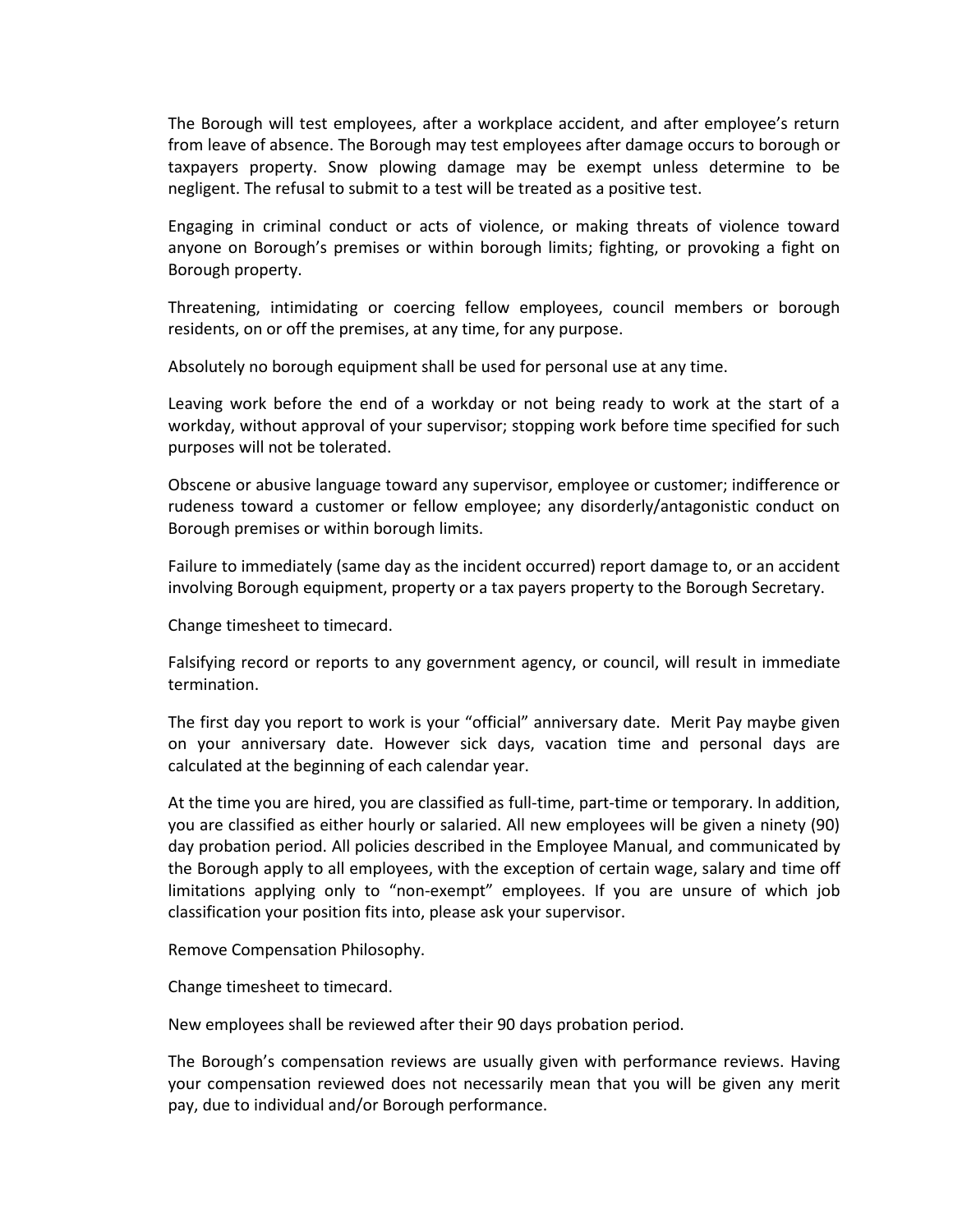The Borough pays a portion of the cost of health insurance determined on a yearly basis, by Borough Council for employees and their eligible dependents.

Remove medical, dental, care coverages and add health care coverage.

For a dependent to be eligible under the Borough's insurance, an ineligibility letter must be obtained from dependents employer prior to coverage.

The following vacation schedule for employees hired after January, 2015:

| One year but less than six (6) years               | 5 days (40 hours)   |
|----------------------------------------------------|---------------------|
| Six (6) years but less than eleven (11) years      | 10 days (80 hours)  |
| Eleven (11) years but less than sixteen (16) years | 15 days (120 hours) |
| Sixteen (16) years and up                          | 20 days (160 hours) |

Wage and Personnel will receive a copy of the form.

Remove the section regarding Borough Superintendent.

A check will be issued for unused vacation days, paid at the employee's hourly rate, when extenuating circumstances prevent the employee from making a scheduled vacation by the end of year.

Change 15 days of sick leave per year to 3 days.

Sick leave for employees hired after January, 2015 qualify for 3 sick days of sick per year and are allowed to accumulate 15 days.

Accumulation for employees hired after January, 2015, Sick leave may be carried over and accumulated from year to year, up to a maximum of fifteen (15) days. Any employee who fulfills the requirements for retirement after completion of twenty-five (25) years of continuous service to the Borough of Lake City shall receive, in addition to any other retirement benefits, cash payment for accumulated, unused days of sick leave. This payment to the retiring employee will be paid at the rate of thirty dollars (\$30) per day for accumulated sick days up to fifteen (15) days. This sum will be paid as a separate check issued with the final earned paycheck. (Revised 4-10-17)

Personal Leave for Employees Hired after January, 2015, are not eligible for personal leave

Funeral Leave for Employees hired after January, 2015, up to three (3) scheduled working days of leave with pay, (not charged to other leave time), shall be granted to regular, fulltime employees upon request to make arrangements for and attend funeral services of the employee's spouse, children (step), parent (in-law), brother (in-law), sister (in-law).

Funeral leave pay will only be made to employees for actual time spent away from work for the funeral or its arrangements. For example, if the death occurs at a time when work is not scheduled, payment will not be made. If a holiday, or part of your vacation, occurs on any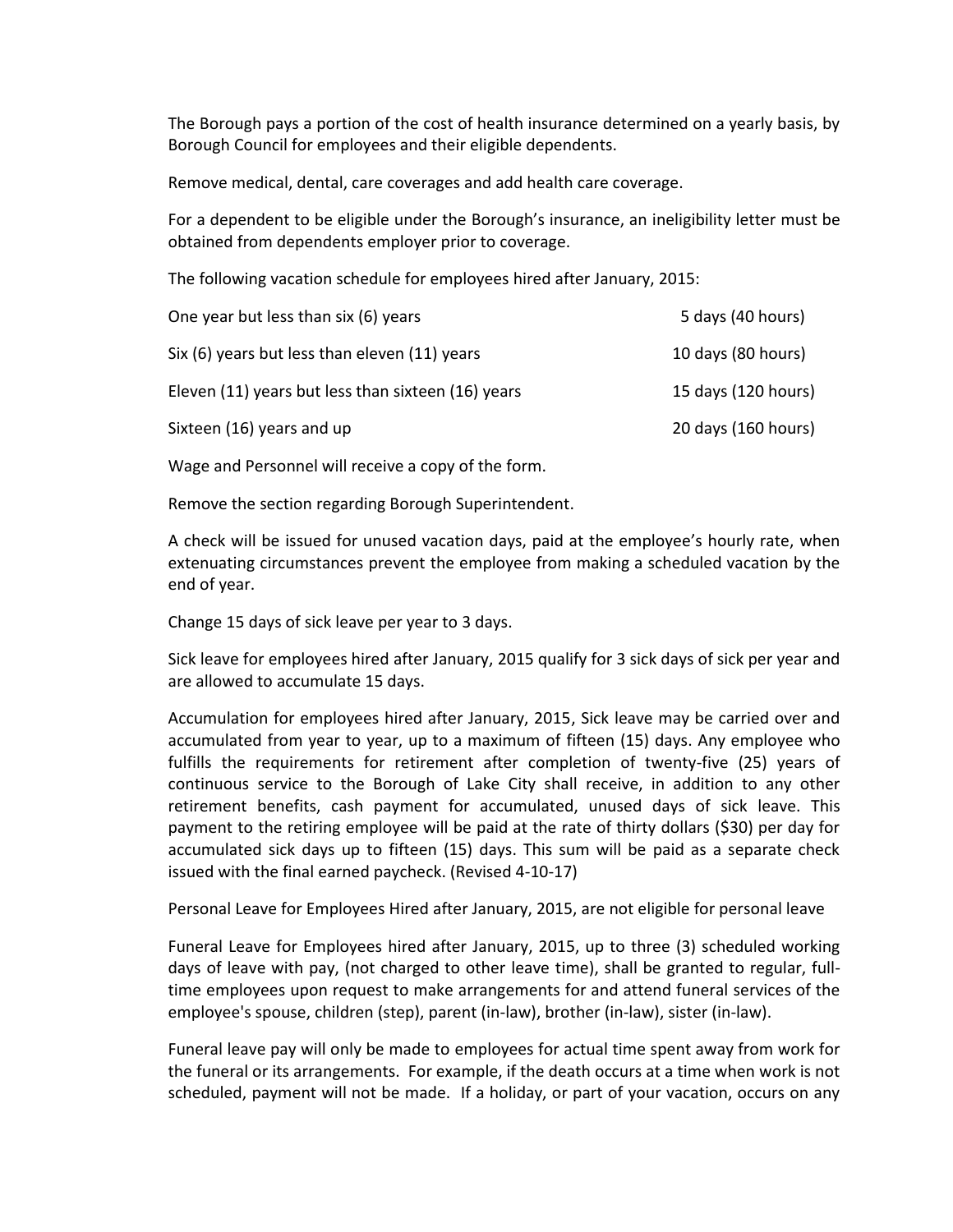of the days of absence, you may not receive holiday or vacation pay in addition to paid funeral leave.

Personal Protective Equipment Change to Always wear, or use, appropriate safety equipment is required. Wear appropriate personal protective equipment, OSHA approved safety shoes, hats, gloves, and hearing protectors, in designated areas or when working on an operation which is potentially hazardous.

Add an injury report must be completed and turned in to the Borough Secretary on the day the incident occurred.

It is your responsibility to understand the machines needed to perform your duties. Good care of any machine that you use during the course of your employment, as well as the conservative use of supplies, will benefit you and the Borough. If you find that a machine is not working properly or in any way appears unsafe, please notify your supervisor immediately so that repairs or adjustments may be made. All repairs, adjustments or routine maintenance must be documented in logbook. Under no circumstances should you start or operate a machine you deem unsafe, nor should you adjust or modify the safeguards provided.

The Wastewater Treatment plant shall be properly locked and secured when no employees are present, and at the end of the day.

Employees will be supplied with an electronic mail address, to be used only for conducting Borough business.

Employees of the Streets and Wastewater Treatment Plant may receive up to \$250 safety allowance per year. All purchases must have preapproval from Borough Council. Proof of purchase must be presented for reimbursement. Clothing that may also be worn for personal activities may not be approved for reimbursement under this policy.

Violations of this policy by any individual on Borough property will lead to disciplinary action, up to and including termination, and/or legal action as appropriate.

Mary Gollmer motioned, Karen Watson seconded, to accept the revised Employee Handbook. Douglas Straw, Douglas Harvey and Paul Nervo cast "no" votes. Christopher Byers, Mary Golllmer, Bettie Stephens and Karen Watson cast "yes" votes, and the motion carried.

**Superintendent:** Karen Watson motioned, Douglas Straw seconded, to eliminate the Superintendent Positon. Motion carried, after all agreed.

**Public Works Employee:** Wage and Personnel recommended hiring Ernest Robinson at \$16.00, per hour for the open position. Mary Gollmer motioned, Bettie Stephens seconded, to accept Wage and Personnel recommendation. All agreed and the motion carried.

Wage and Personnel will conduct interviews on April 17, 2017, beginning at 6:30 p.m., to fill the open public works position.

**Special Meeting:** Council will meet on April 24, 2017, to fill the open public works position.